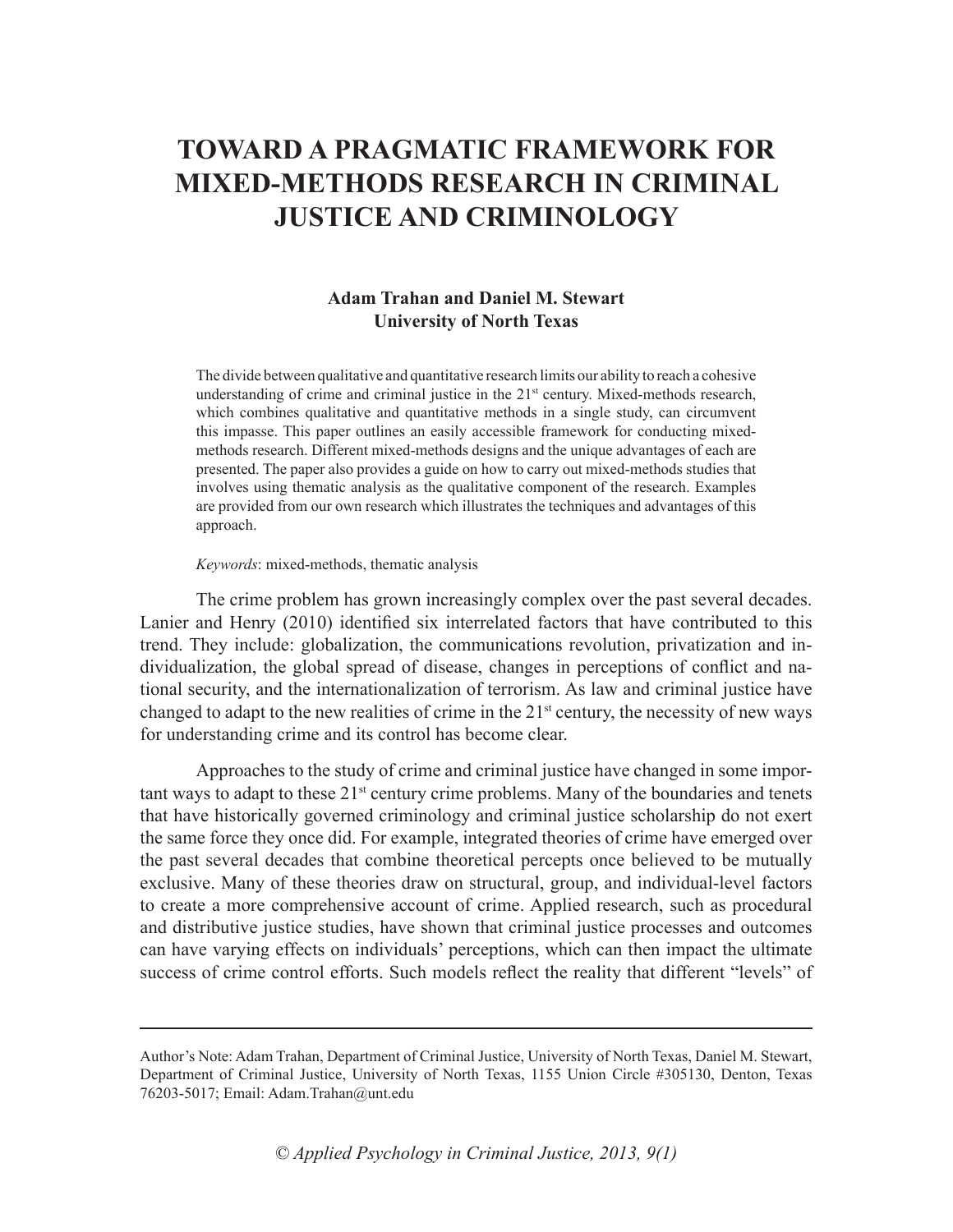stimuli do not exert an independent influence on patterns of crime. Rather, these forces interact in complex ways to shape attitudes and behavior.<sup>1</sup>

There remains, however, one conspicuous limitation in our discipline's ability to deal with the modern crime milieu: our methodological frameworks are somewhat antiquated. That is, the large divide that exists between qualitative and quantitative research, and the knowledge produced by each, limits our ability to reach a cohesive understanding of crime in the 21st century. Many emerging research questions are not amenable to rigid qualitative or quantitative frameworks. Integrated theories and multifaceted criminal justice policies that incorporate both aggregate level variables and local socio-cultural factors require analytic strategies capable of accounting for each. Essentially, then, we have new models and hypotheses but lack methods with which to adequately evaluate them and generate new ones.

In an attempt to bridge this divide, an easily accessible framework for conducting mixed-methods research is outlined here. Different mixed-methods designs and the advantages of each are described below. The paper also provides a guide on how to carry out mixed-methods studies that involve using thematic analysis as the qualitative component of the research. In order to illustrate the techniques and advantages of this model, we provide examples from our ongoing research on capital jurors' impressions of attorneys and their relationship to sentencing outcomes (Stewart & Trahan, 2012; Trahan, 2011a, 2011b; Trahan & Stewart, 2011).

## **Why Mixed-Methods?**

Mixed-methods research represents an attempt to move beyond the ideological clashes between qualitative and quantitative purists and instead focuses on the pragmatic value of each approach. The pragmatic rule posits that the value of any given research methodology is based solely on its empirical and practical efficacy (Johnson & Onwuegbuzie, 2004). Under this framework, researchers should choose methods that offer the best opportunities for answering the research question(s) under investigation. Some research questions, of course, will continue to call for mono-method research designs. In these instances, using multiple methods may not add much to the overall value of the research beyond what is proffered by a single method. It is, however, inconceivable that some, if not many, research questions can be better answered by a combination of qualitative and quantitative strategies.

Mixed-methods research offers advantages for theoretical criminology. Brewer and Hunter (1989) posit that theoretical frameworks and methodological styles have historically been intertwined in two ways. First, most methodologies are more amenable to analyzing certain types of variables than others. The variables implicated in methodological styles can then imply certain theoretical frameworks that comprise those variables. Second, theoretical models may be based on concepts that seemingly require certain types of variables (or operationalizations), which can then lead researchers to adopt particular methods

<sup>1</sup> For an excellent account of integrated criminological theory, see Barak (2009).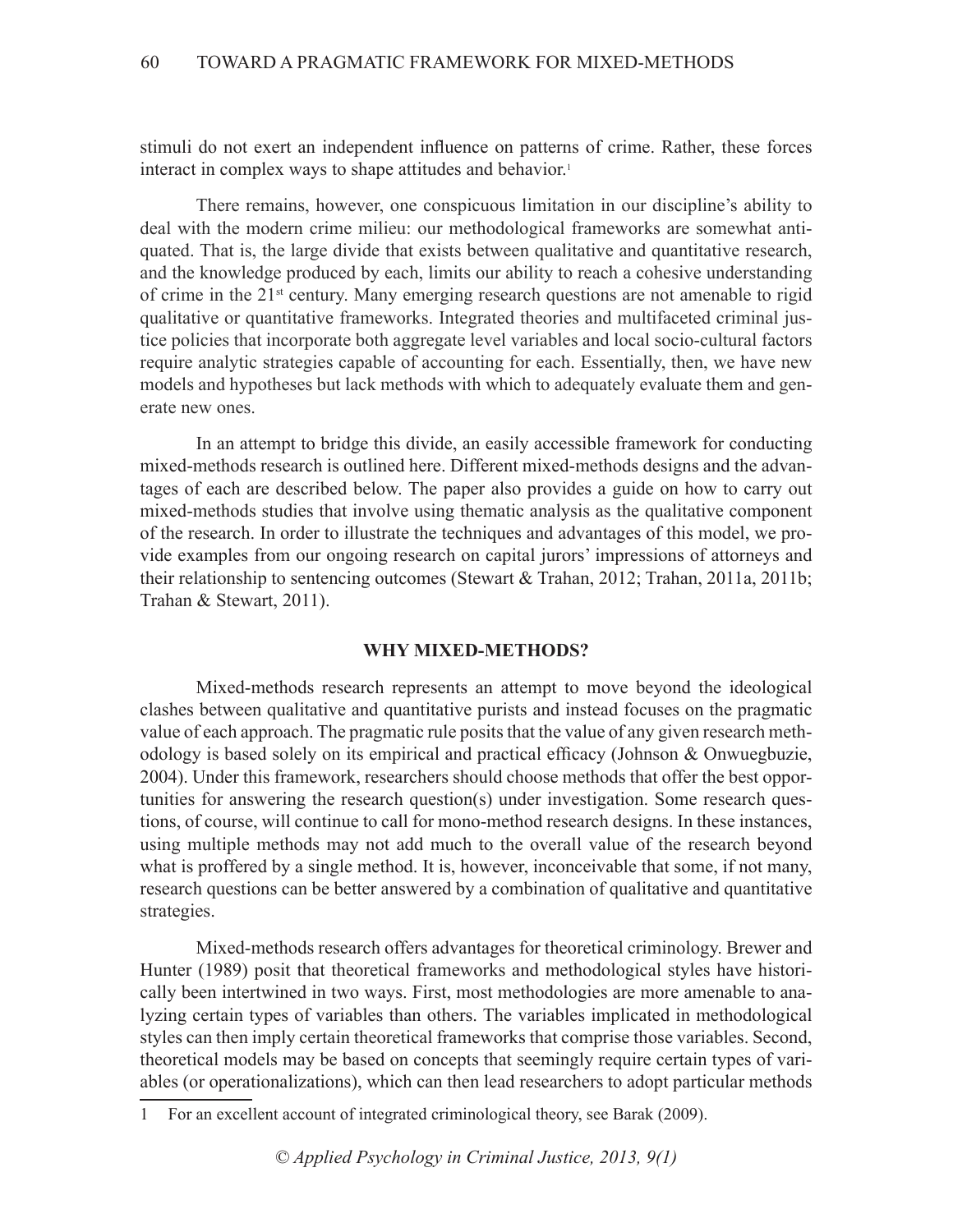based on their apparent ability to analyze those variables. A result of the theory-method nexus is that research problems become excessively narrowed to specific classes of variables and concepts and isolated within certain levels of analysis and causality. Combining qualitative and quantitative methods allows researchers to address the diverse and often complex theoretical suppositions implicated in any given research topic.

Consider, for instance, Mertonian strain which underscores the distribution of legitimate means to acquire emphasized goals and is among the most widely investigated theoretical models in criminology. It generally is classified as a macro-level theory due to its focus on social structure and, consequently, is coupled with aggregate variables and quantitative methodologies (Williams & McShane, 2010). However, as Agnew (1992) first pointed out, structural strain can cause individual-level psychological strain. That is, people who are strained by their environment may develop feelings of frustration, anxiety, depression, or anger that ultimately influence their cognition and behavior. Agnew's psychological strain, which emphasizes divergent perceptions and emotional reactions, contains microlevel theoretical concepts that arguably call for qualitative analyses. Incorporating qualitative and quantitative methods, then, is necessary to generate an understanding of people's perceptions of and reactions to structural and environmental conditions and whether the interaction of these variables across multiple levels impact crime.

Although mixed-methods offer advantages to theoretical research, applied researchers have the most to gain from combining quantitative and qualitative methods (Caracelli & Greene, 1993; Johnson & Onwuegbuzie, 2004; Tashakkori & Teddlie, 2002). Specifically, mixed-methods offers five unique advantages to applied research: (a) triangulation – assessing the degree of convergence and corroboration between the results of different research designs; (b) complementarity – using the results of one method to elaborate and clarify the results of another; (c) initiation – using the results of one method to identify concepts and variables that would have gone unnoticed in a mono-method study; (d) development – using the results of one method to guide the creation of instruments, the selection of cases, and the analytic strategies of another, and (e) expansion – using multiple methods to answer different components of a singular research question (Brewer & Hunter, 1989; Fielding & Fielding, 1986; Greene, Caracelli, & Graham, 1989).

Combining qualitative and quantitative methodologies in a single study results in what Johnson and Turner (2003) call the fundamental principle of mixed research – which means that the combination of both qualitative and quantitative research results in complementary strengths and non-overlapping weaknesses. For example, quantitative methods can provide a broad account of the research topic and can describe heterogeneity on an aggregate level, whereas qualitative methods can identify and explain local sociocultural information (Kelle, 2006). Combining qualitative and quantitative methods allows researchers to take advantage of the representativeness and generalizability of quantitative findings and the rich, contextual nature of qualitative findings (Green & Caracelli, 2003). Narratives, images, texts, and other forms of qualitative data can lend meaning to often unintelligible numerical data used in quantitative research. Conversely, quantitative findings can give precision to qualitative data (Hanson, Creswell, Plano-Clark, Petska, & Creswell,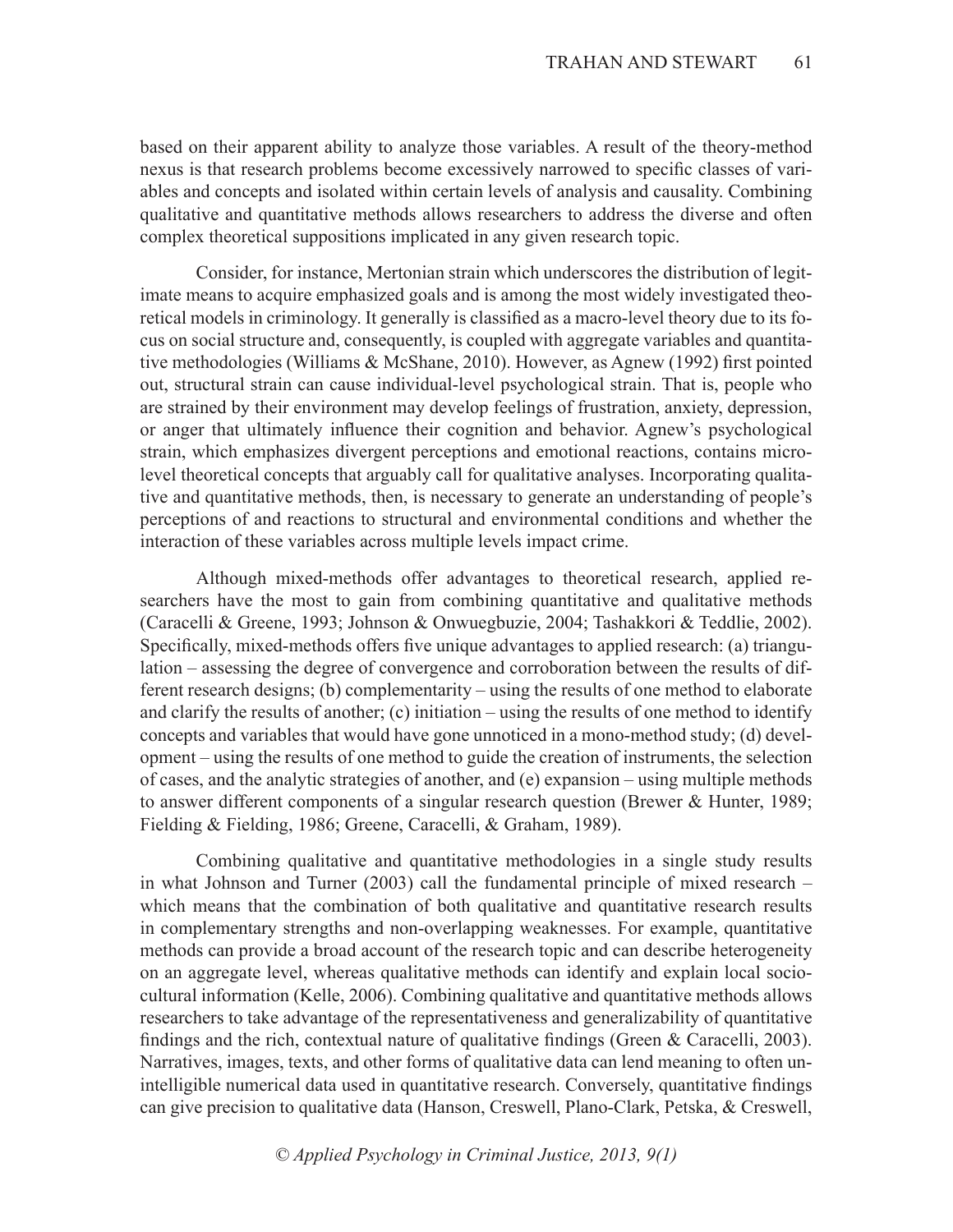2005). Mixed-methods research also provides the opportunity for generating and testing hypotheses within a single study.<sup>2</sup> Thus, the product of combined qualitative and quantitative research is generally superior to mono-method studies (Johnson & Onwuegbuzie, 2004). In addressing the efficacy of mixed-methods research, Greene and Caracelli (1997) argued that we have entered "an era of methodological pluralism in applied social science." (p. 5).

Despite the conspicuous benefits that mixed-methods research has to offer, scholars seldom utilize such approaches. Hanson et al. (2005) identified three reasons why mixedmethods research has not yet been fully incorporated. They include "the historical precedent of favoring quantitative and experimental methods, the difficulty in learning and applying both types of methods, and the general lack of attention given to diverse methodological approaches in graduate education and training" (pp. 224-225). This paper presents an easily accessible framework for conducting mixed-method research that does not necessitate specialized training or experience. Different mixed-methods designs and the advantages of each are described below. The paper also provides a guide on how to carry out mixed-methods studies that involves using thematic analysis as the qualitative component of the research.

#### **Mixed-Methods Designs**

Mixed-methods research can take a variety of forms depending upon which qualitative and quantitative techniques are combined and how the research is carried out. There are, however, three general mixed-methods designs – two sequential and one concurrent. In sequential designs, one of the studies is conducted and completed prior to initiating the second. Both the qualitative and quantitative studies are conducted during the same period of time in concurrent designs. It is important to note that there is nothing unique about sampling, data collection, and analysis in mixed-methods studies. The same rules that have long governed these processes in traditional mono-method research apply to mixed-methods designs. That is, the sampling, data collection, and analytic techniques of both the qualitative and quantitative components must be rigorous and be able to stand on their own merit. Each mixed-method design and the unique advantages of each are described in detail below.

## *Sequential Explanatory*

The first step in this model is to gather and analyze quantitative data. The findings of the quantitative data are used to guide a subsequent qualitative study. This model primarily is used when research and theory regarding the research topic are available but incomplete (Hanson et al., 2005). The quantitative study typically is given priority and is implemented to identify research questions that can be explored in the qualitative study. This model overcomes certain disadvantages of mono-method designs and affords four specific advantages to the overall value of the research. First, this model is particularly useful for explaining quantitative findings that contradict existing theory and/or research.

<sup>2</sup> Qualitative research can be used to generate theoretical concepts that can then be tested in a subsequent quantitative study.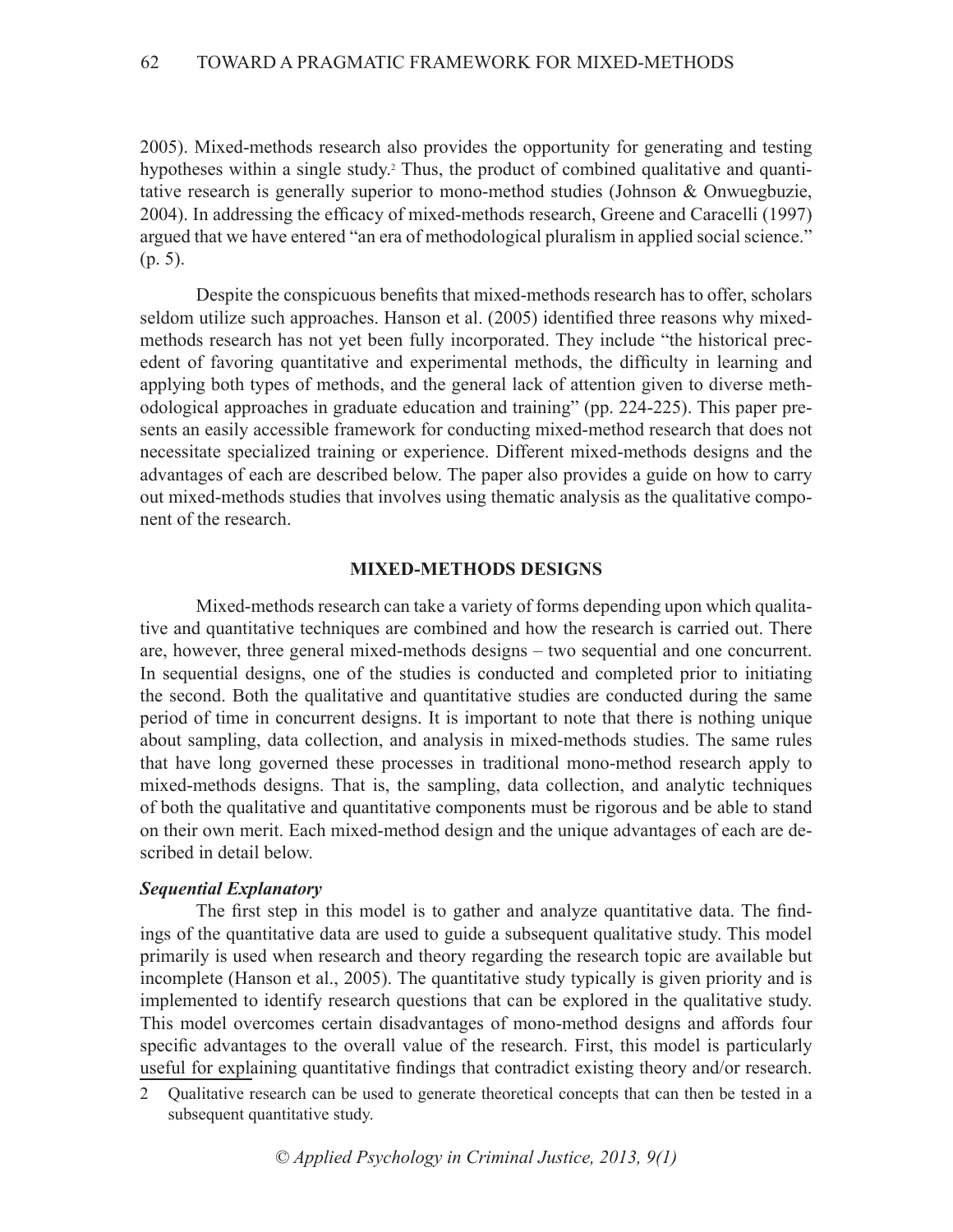The qualitative study can provide a context to such findings and identify the source of the discrepancy. Second, this model can explain incomprehensible statistical findings. It is often difficult to fully understand the meaning and implications of statistical findings without local socio-cultural knowledge, which is difficult to discern in quantitative research. Third, the results of the quantitative study can be used to guide the selection of cases for inclusion in the qualitative stage. The quantitative stage may increase the validity of the qualitative results by providing a sampling frame and criteria used to select cases for the qualitative study. Lastly, the relatively large sample size of the quantitative stage can identify whether and, if so, how heterogeneity might impact the results of the qualitative study. This helps to limit the scope of the qualitative study to a research question that is homogeneous enough for the typically small sample size of qualitative research (Kelle, 2006).

# *Sequential Exploratory*

In this design, the qualitative study is conducted prior to initiating a quantitative analysis. The findings of the qualitative study are used to guide the subsequent quantitative study. The qualitative study typically is given priority and the quantitative analysis serves as a supplement.

The fundamental purpose of this model is to explore relationships where little to no research and theory already exist (Hanson et al., 2005). Sequential exploratory designs offer four unique advantages. First, the initial qualitative study can identify salient variables and explore potential relationships in order to develop theory. The theoretical concepts that emerge from the qualitative portion of the research can be tested in the quantitative analysis. Second, the qualitative study can be used to develop and refine assessment tools for application in the quantitative study. For example, the qualitative study will expose how subjects interpret certain terminology, which can be used to construct valid survey items. Third, the quantitative analysis can be used to determine whether the findings of the qualitative study can be generalized to specific populations. Lastly, the qualitative study can be used to obtain access to local socio-cultural knowledge that aids in the development of hypotheses best suited for the research topic (Kelle, 2006).

# *Concurrent*

Both qualitative and quantitative data are collected and analyzed at the same time in concurrent mixed-methods research. It is important, however, to conduct the analyses separately. This model is used primarily for triangulation purposes. That is, neither the qualitative or quantitative studies are used to guide the other, but rather both are used in combination to provide a broader and deeper understanding of the research topic. This model is particularly useful for attempting to confirm, cross-validate, and corroborate findings (Hanson et al., 2005). Thus, this model allows researchers to establish convergent validity under one research project. If the findings do not converge, researchers will be in a better position to identify the sources of the discrepancy.<sup>3</sup> Concurrent designs also can tease out biases arising from social desirability (Kelle, 2006). If, for example, subjects are asked in an interview to explain or elaborate on their responses to a close-ended question, social desirability influences likely will emerge.

<sup>3</sup> For a guide on how to reconcile conflicting findings, see Fielding and Fielding (1986).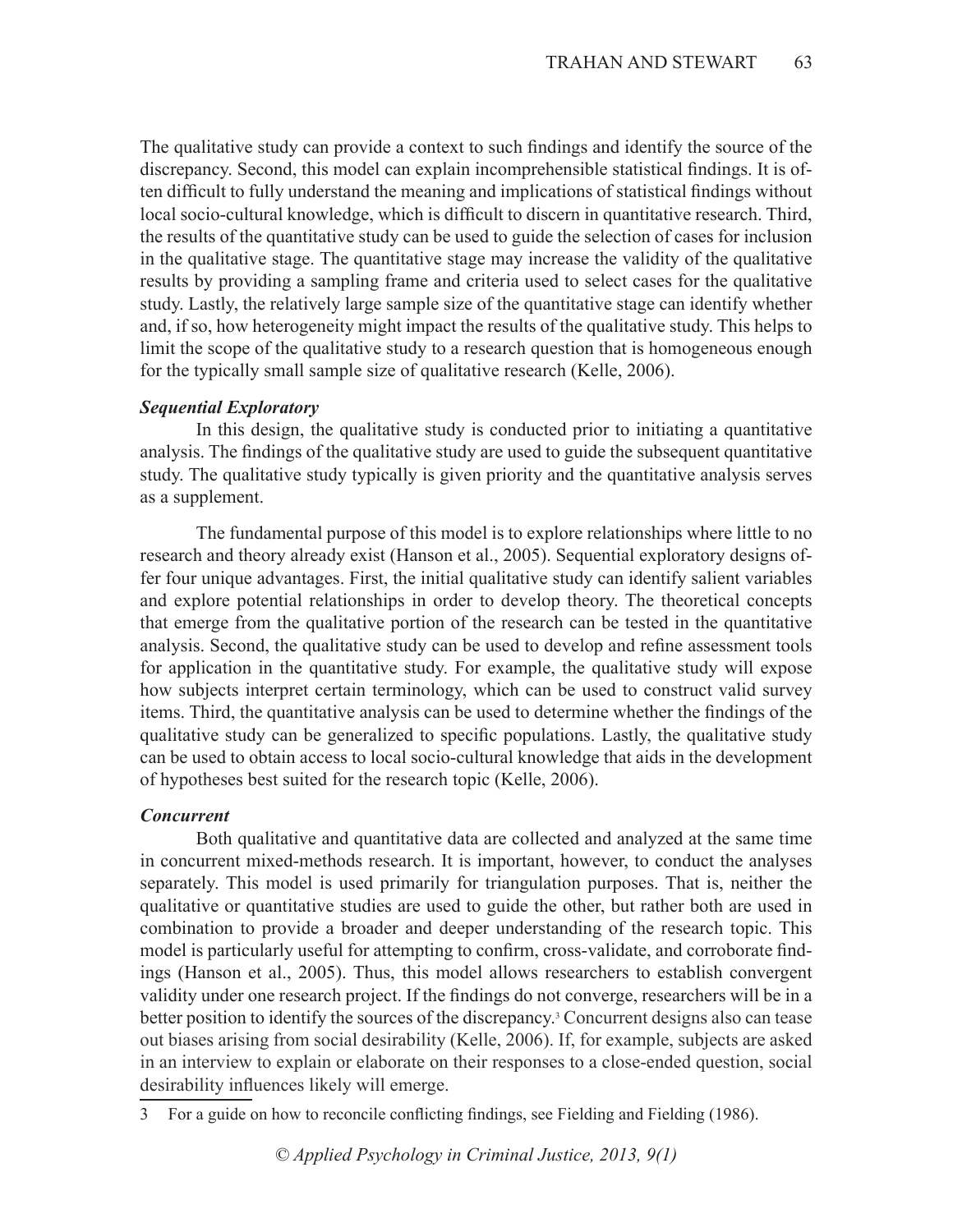Our mixed-methods research on capital jurors' impressions of attorneys and sentencing outcomes has followed a concurrent design (Stewart & Trahan, 2012; Trahan, 2011a, 2011b; Trahan & Stewart, 2011). We analyzed data collected by the Capital Jury Project (CJP), which interviewed 1,198 former capital jurors who served on 353 capital trials in 14 states to tap their experiences during trial and their impressions of and reactions to various stimuli. One portion of this interview asked jurors about their impressions of the attorneys they came in contact with at trial. Twenty-eight, close-ended items were posed to the jurors that asked them to rate how well they felt various statements described the defense and prosecuting attorneys and their work. They were afforded opportunities to elaborate on their answers to the close-ended items and were also prompted with openended items that asked if there were any impressions they had formed of the attorneys that were not captured by the close-ended items. The narratives jurors provided were recorded and later transcribed. The quantitative component of our research involved using logistic regression to determine whether jurors' responses to the close-ended items were related to sentencing outcomes. The qualitative component involved a thematic analysis of the narratives contained in the interview transcripts to identify and describe in rich detail the jurors' impressions of the attorneys.

#### **Thematic Analysis**

One challenge in conducting mixed-methods research involves selecting the particular qualitative and quantitative techniques to combine. The first step in making this decision is to determine which methodologies fit the data and research question(s). This essentially involves identifying a pool of prospective qualitative and quantitative methodologies. The second step is for researchers to determine which of these methodologies are best suited for integration. Qualitative and quantitative techniques should be chosen based on their ability to, in combination, provide a cohesive and singular understanding of the problem under investigation (Johnson & Onwuegbuzie, 2004). The challenge this presents for social scientists is that most specialize in quantitative research and have relatively little training and experience with qualitative methodologies (Tewksbury, 2009). Thus, despite the promise that mixed-methods may hold for some criminological research, scholars will often find themselves without the knowledge required to properly select and implement qualitative methodologies. Scholars that find themselves in this predicament should consider using thematic analysis, which offers an immediate and pragmatic solution.

Thematic analysis is, at its core, a method for identifying and describing patterns in qualitative data. It is also a relatively uncomplicated and flexible technique. The flexibility inherent in thematic analysis allows researchers to construct a model that best suits their data and the scope of their research questions. It also can be applied to a wide variety of theoretical frameworks. Thematic analysis also presents a unique benefit to mixed-methods research. Because it can take a variety of forms, a thematic analysis can be shaped to complement virtually any quantitative method and is useful in both sequential and concurrent designs. The particular form taken by the thematic analysis depends on four decisions researchers must make in how to approach the data (Braun & Clarke, 2006).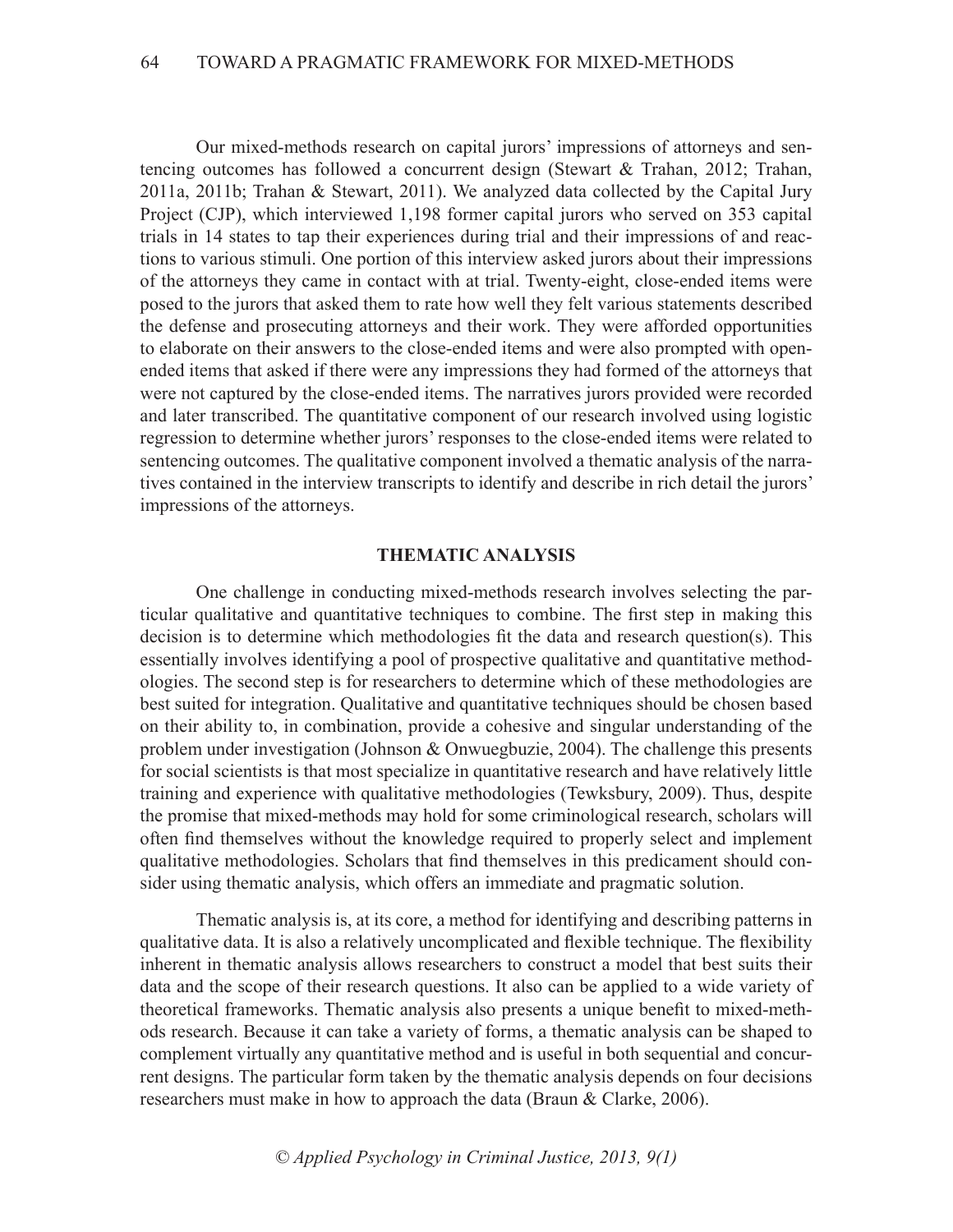## *Shaping the Analysis*

The first decision involves determining what criteria will be used to determine what counts as a theme. A "theme" generally refers to a prevalent feature of the data set. Prevalence can be measured within each data item<sup>4</sup> or across the entire data set. Measuring prevalence within data items is a way of gauging how much "space" is allocated to any given concept by the subject of the analysis. For instance, our research on capital jurors' impressions of attorneys could have measured how much time or how many sentences in each response is devoted to describing some perceptual construct regarding the attorneys. If jurors had spent a relatively large amount of space or time discussing a certain issue, it might then be counted as a theme because it represents a major focal point for at least some jurors. Instead, we measured prevalence across the entire data set by determining how many of the jurors cited certain constructs. We counted themes as the constructs that were shared by relatively large numbers of jurors. Doing so allowed us to analyze and explain perceptual topics that cut across individual jurors and, therefore, likely had a greater impact on case outcomes in the aggregate. For instance, over 20% of the jurors in our sample discussed their impressions of the attorneys' personal characteristics during their interview. This was among the most prevalent of various topics jurors discussed, thus we included it in our list of constituent themes. However, not all the jurors discussed the attorneys' personal characteristics or their impressions of the same at length. Many simply described the attorneys and their impressions in short statements. Consider the following comments from jurors regarding the defense attorneys:

Texas: He was a little unkempt looking.

California: He had a funky haircut.

Missouri: Good dresser.

Had we measured prevalence within each data item, these impressions may not have been counted as themes if jurors did not devote large amounts of time to discussing these characteristics.

The problem researchers will inevitably run into in determining what counts as themes involve the lack of a clear and universal point of demarcation. Exactly how prevalent must a concept be in data items or the entire set to be counted as a theme? Unlike quantitative methodologies that measure statistical significance, currently there is no universally accepted standard for establishing the relevance of a pattern in thematic analysis (Braun, Gavey, & McPhillips, 2003; Taylor & Usher 2001; Meehan, Vermeer, & Windsor, 2000). Braun and Clarke (2006), in fact, caution against setting rigid and arbitrary benchmarks. Researchers must use their own judgment in determining what features of the data to count as themes.<sup>5</sup> Two particular issues that should be considered are whether the concept captures something important in relation to the research question or provides an essential compliment to the quantitative analysis.

<sup>4</sup> A "data item" refers to an individual piece of data, the sum of which constitutes the data set.

<sup>5</sup> The prevalence of each theme should be included in the final report. Doing so will help readers interpret the results.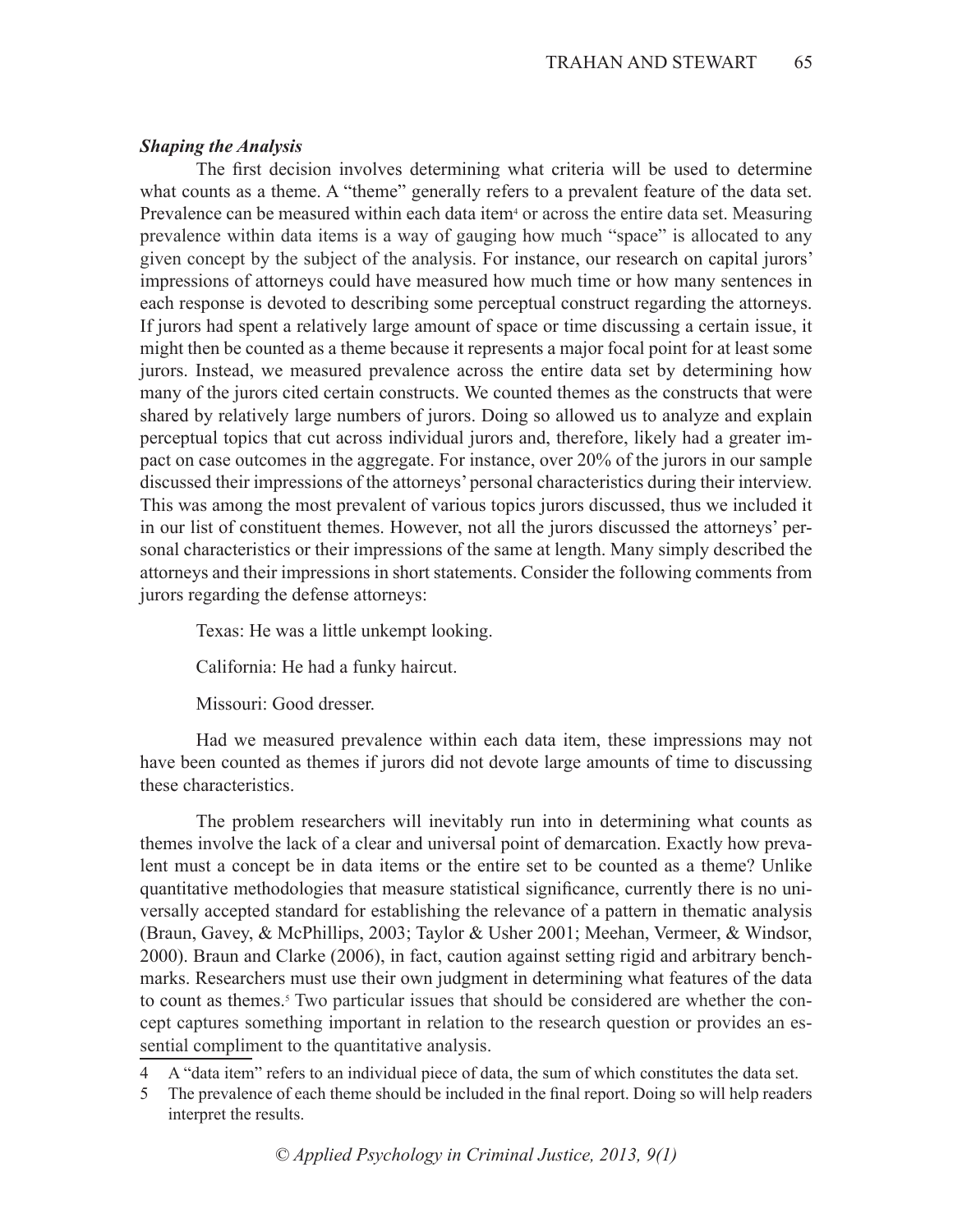The second question to consider is whether the analysis will describe the data set as a whole or one (or a few) particular aspect(s) of it. This question essentially relates to the scope of the examination and whether and how to narrow the focus. Researchers may want to create a rich description of the entire data set that identifies and describes all its major features. In this approach, the themes should provide an accurate and representative portrait of the entire data set. One limitation of this approach is that it involves sacrificing a detailed explanation of specific themes in favor of an overall description of the data set. If, however, the researcher's interest is in providing a detailed and nuanced report of one or a few particular themes, these themes can be analyzed independently. Data that relate to the theme(s) of interest can be extracted from the data set and analyzed to convey a detailed description of a specific concept. The determination should be made based on whether the topic of the investigation is relatively under-researched, in which case a broader scope may be beneficial (Braun & Clarke, 2006).

Our research was initially designed to describe the data set as a whole. The choice to shape the scope of the analysis in this way was based on the fact that there is very little extant research on capital jurors' impressions of attorneys; therefore, we sought to mine the data as a whole and create a comprehensive description of all the major focal concerns of capital jurors. Findings showed that jurors' impressions of attorneys were comprised of a wide variety of constructs, including their aggressiveness, competence, and theatrical courtroom behavior (see Trahan, 2011a). We also thought it was entirely plausible that jurors' formed impressions of the attorneys based entirely on extralegal, even personal factors that fell outside the conceptual boundaries of the close-ended items. Thus, in subsequent analyses we narrowed the scope to particular aspects of the data. These findings showed that jurors formed pervasive impressions of attorneys based on their personalities and physical appearance (Trahan & Stewart, 2011).

In mixed-methods research, the scope of thematic analysis should be guided primarily by the research model. A broad scope – one that describes the entire data set – is particularly amenable to a sequential exploratory model. The initial qualitative phase of the study can be used to identify concepts that can be further explored in the quantitative study. Conversely, a detailed analysis of one or a few themes lends well to a sequential explanatory model. One or few specific findings of the quantitative study can be elaborated upon by keying in on the relevant features of a qualitative data set. Each approach can be incorporated into concurrent designs. It is the researcher's interest in a particular topic and the research question that should determine the scope of the analysis in concurrent mixedmethods research.

The third decision involves determining whether the themes should be identified according to an inductive or deductive approach. Deductive methodologies can be described as a "top down" approach because the analysis is guided by the researcher's interest in a particular theoretical model. In this approach, researchers begin with a specific research question and then analyze data in order to describe and test the theoretical concepts therein. Researchers will typically design coding schemes prior to the analysis. The data are then coded as to which, if any, of the theoretical concept they reflect. This type of approach pro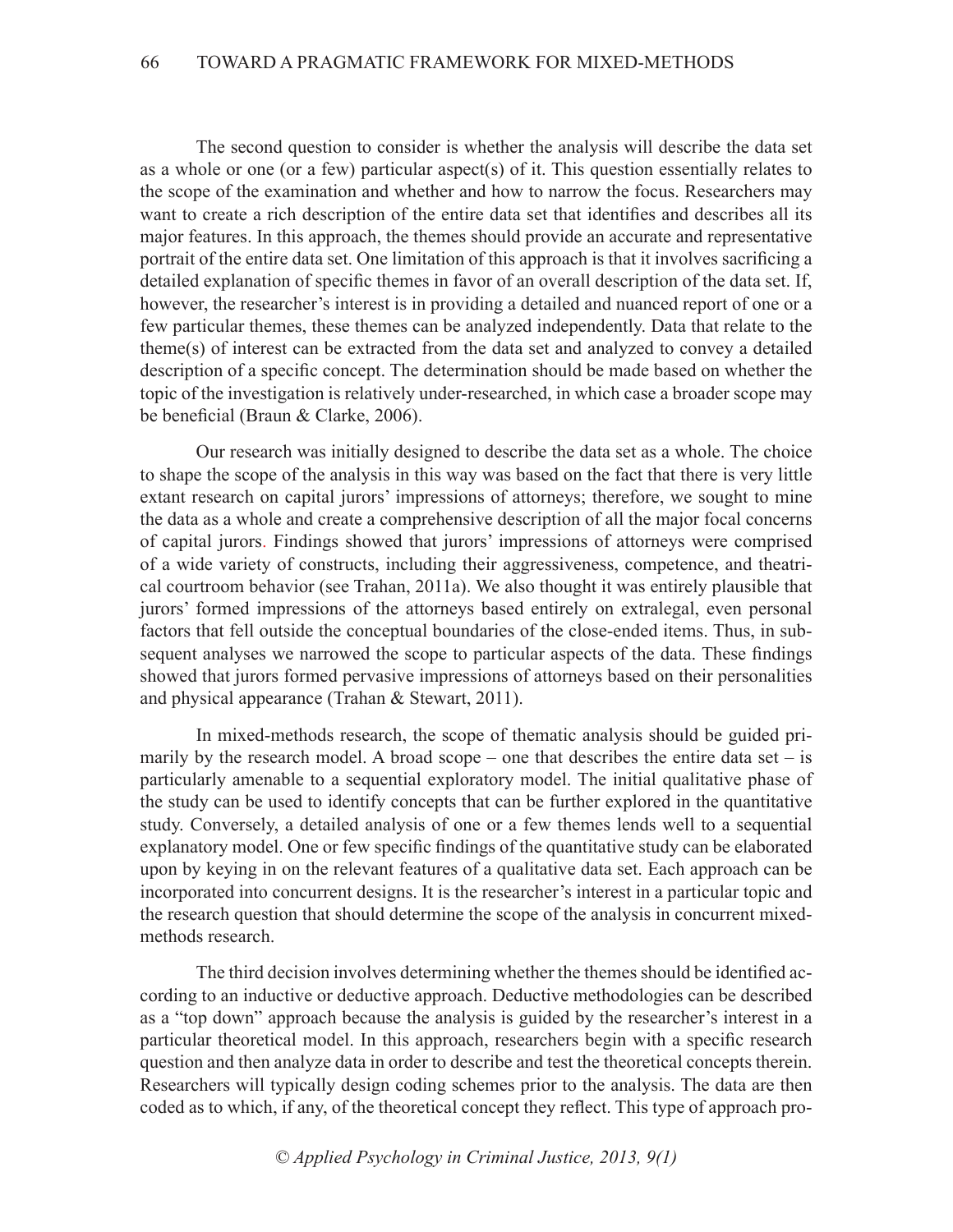vides a less rich description of the data, but may be beneficial when exploring a specific aspect of some phenomenon (e.g., Boyatzis, 1998; Hayes, 1997). In contrast, inductive methodologies are "data driven" because the themes are derived from the data themselves, not for the purpose of testing a theoretical framework. This approach involves letting the data "speak for themselves" in that there is no attempt to fit data into preconceived typologies or theoretical constructs. Inductive analysis results in a rich description of the data set, and the findings will convey an accurate representation of the original data (Braun & Clarke, 2006). Inductive approaches are not well suited to theory testing, but have the potential to generate theory. Our research took an inductive approach to identifying themes. We wanted to allow the jurors to speak for themselves instead of attempting to fit their narratives into pre-conceived conceptual or theoretical typologies.

In mixed-methods research, the particular model often will dictate whether the researcher takes an inductive or deductive approach. Sequential explanatory models are often best served by a deductive approach. The quantitative antecedent can be used to identify the most salient concepts and test relationships between them. The subsequent qualitative study can then be used to identify these concepts in the qualitative data and elaborate on their interactions. In contrast, an inductive approach is most amenable to a sequential exploratory model. Under this framework, a researcher will conduct an initial qualitative analysis in order to identify important variables and relationships for which there may be little extant theory and research. The findings of this analysis are used to construct a theoretical model that can be tested in a subsequent quantitative study. The qualitative findings also can be used to guide the construction of instruments for the quantitative analysis to follow.

The last important decision that must be made prior to examining the data is to identify the "level" of analysis. There are two possible levels of thematic analysis: semantic or latent (Boyatzis, 1998). The former refers to identifying and classifying themes according to their explicit or surface level meanings. In this approach, the researcher does not attempt to go beyond the statements made by the subject to identify some hidden meaning. Instead, the analysis focuses on the manifest content of the data. The later – latent analysis – looks beyond the overt content of the data in an attempt to interpret their essential suppositions and conceptualizations. Latent analyses are particularly useful for research attempting to uncover and understand the ideologies, cultural beliefs, and/or assumptions underlying the data. Semantic analysis is particularly well suited to describing people's experiences and their broader meaning (Patton, 1990).

Whether to employ a semantic or latent analysis in the different mixed-methods models is not such a clear cut choice. Both levels of analysis can be applied in each mixedmethod design. What should guide this decision is the researcher's interest in a particular topic as expressed in the research question(s). If a researcher's interest is in the forces that shape the content of some body of qualitative data, a latent analysis should be chosen. If, instead, a researcher is interested in creating an organized description of a qualitative data set and its explicit content, then a semantic analysis is most important.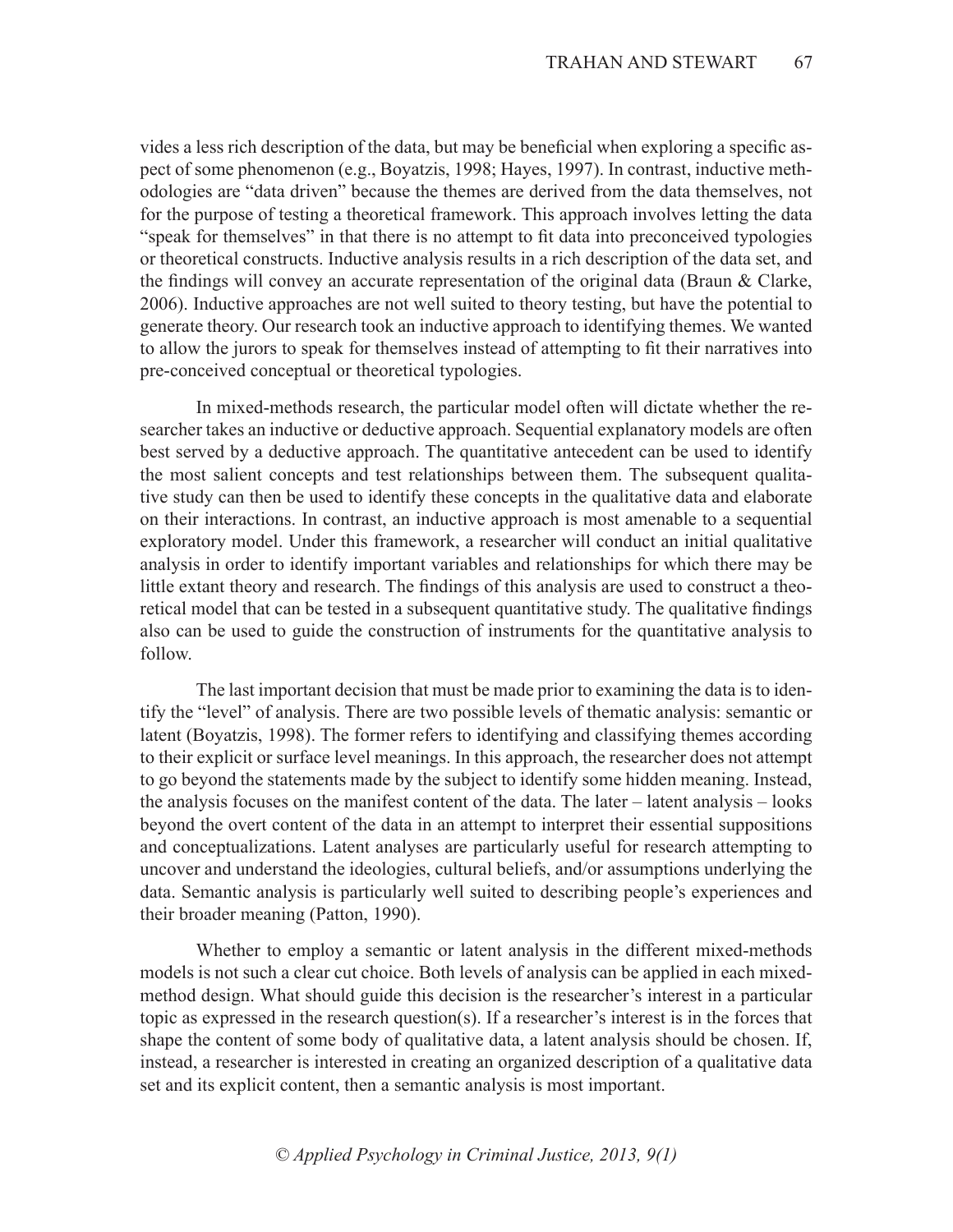Our research was conducted on the semantic level. We wanted to describe the jurors' impressions as they themselves expressed them and provide a comprehensive account of their expressions. For instance, one juror from South Carolina, when asked whether the defense attorney was someone he did not like personally, responded, "I don't like him…but I have to say, right now I have this thing about criminals' attorneys." This extract was classified and coded as "personal" and "negative" because the manifest content of the remark conveyed a negative impression of the defense attorney based on a personal characteristic (i.e, his status as a defense attorney), not any job performance criterion. If, however, a researcher was conducting a latent analysis of the ideological suppositions underlying jurors' impressions, this extract might be classified and coded as "crime control" due to the fact that the juror expressed a general disdain for defense attorneys.

Making these four decisions basically involves establishing a framework for the subsequent analysis. Following these precepts throughout should promote consistency and increase the reliability of the results. The next step in conducting a thematic analysis involves following a six phase analytic procedure. These six phases ensure that the analysis is careful and rigorous (Braun & Clarke, 2006).

# *The Six Phases of Thematic Analysis*

Phase one requires researchers to familiarize themselves with the data. This often occurs during a period of data collection. Researchers who interact with the data during collection (e.g., conducting and/or transcribing interviews) will gain an intimate knowledge of the data. Researchers engaged in an analysis of secondary data or archival materials will have to conduct a more thorough familiarization process. First, researchers should create a "master" list of all the data. Whether the data are interview transcripts, excerpts from texts, or official reports, all the data to be included in the analysis should be compiled together in one file, which will serve as the "data set." For instance, we read through the interview transcripts and extracted every instance in which the jurors discussed the attorneys. We then collated these narratives and the questions to which they responded $6$  into a text file, which served as the data set for the subsequent phases of the analysis. Researchers should then immerse themselves in the data by reading through the data set several times. Braun and Clarke (2006) argue that it is essential to engage in an "active" reading of the data by searching for patterns and meaning.

 At the conclusion of phase one, the researcher should possess a unique knowledge of the data and be able to traverse them with relative ease. Phase two begins after reading through the data and involves the production of preliminary codes. These codes, as described by Boyatzis (1998,), identify "the most basic segment, or element, of the raw data or information that can be assessed in a meaningful way regarding the phenomenon." (p. 63) The data items should be reread to identify the key issues raised in each. Researchers should then compare the key issues identified in the data items and develop codes for the entire data set. Once the coding scheme has been created, each data item should be coded according to the key issue it contains. In our study of capital jurors' impressions of attor-

<sup>6</sup> Including the question, or prompt, is critical because it illustrates the context of the jurors' remarks.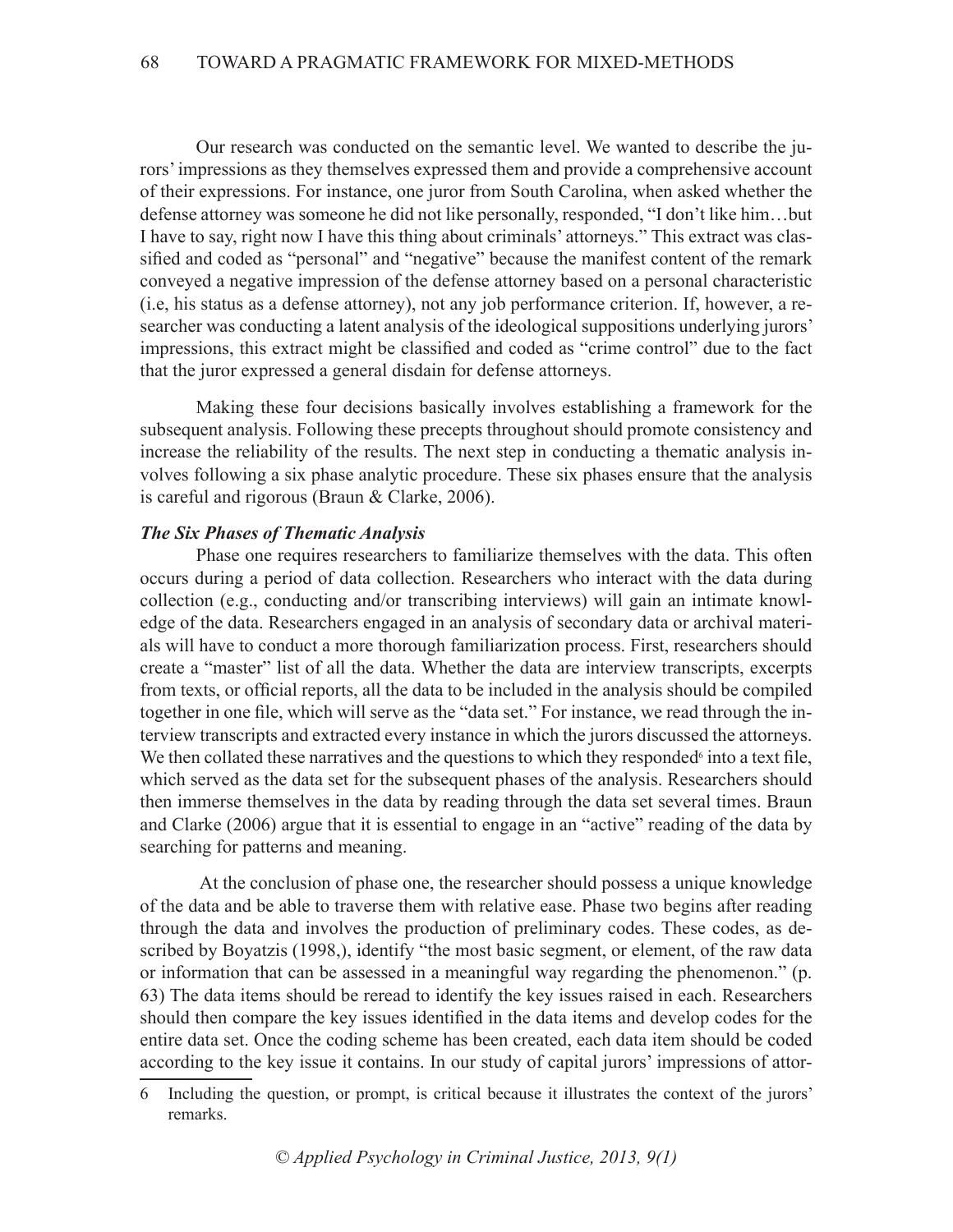neys, we first coded each data item according to whether it cited the prosecutor, defense attorney, or both. We then coded each data item according to the basic feature(s), or focal point(s), of its semantic content.<sup>7</sup> For instance, one juror, in describing the attorney, stated, "[I] thought he was a young lawyer who needed some experience." This extract was coded for "age" and "experience."

Phase three begins when the data have been initially coded and involves beginning to identify sweeping patterns, or themes. The researcher should review all the codes established in phase two and create general thematic categories. Doing so requires taking an overview of the specific codes to identify more general patterns that are taking shape. Once these themes have been identified, data items can be collated into themes. This essentially involves dividing the data set into several subsets of themes. Table 1 illustrates the thematic categories identified in our research of capital jurors' impressions of the defense and prosecuting attorneys.

Table 1

| <b>Theme</b>                   | <b>Jurors</b> | <b>Extracts</b> |        |
|--------------------------------|---------------|-----------------|--------|
|                                | $(\#)$        | $(\#)$          | $(\%)$ |
| <b>Defense</b>                 |               |                 |        |
| 1. Theatrics                   | 50            | 54              | 9.7    |
| 2. Personal Characteristics    | 69            | 74              | 13.2   |
| 3. Aggressiveness              | 92            | 105             | 18.8   |
| 4. Competence                  | 62            | 67              | 11.9   |
| 5. Defendants' Testimony       | 56            | 63              | 11.3   |
| 6. Defense Arguments           | 60            | 72              | 12.9   |
| 7. Forfeiting Guilt?           | 57            | 66              | 11.8   |
| 8. Relationship with Defendant | 55            | 58              | 10.4   |
| Total                          | 501           | 559             | 100    |
| <b>Prosecution</b>             |               |                 |        |
| 1. Theatrics                   | 29            | 29              | 9.2    |
| 2. Personal Characteristics    | 72            | 80              | 25.2   |
| 3. Aggressiveness              | 86            | 99              | 31.2   |
| 4. Competence                  | 48            | 48              | 15.1   |
| 5. Presentation Style          | 53            | 61              | 19.2   |
| Total                          | 288           | 317             | 99.9   |

*Jurors and Extracts within Themes.*

<sup>7</sup> Some data items may cite more than one feature. In these instances, the items should be coded at this phase for each feature raised therein.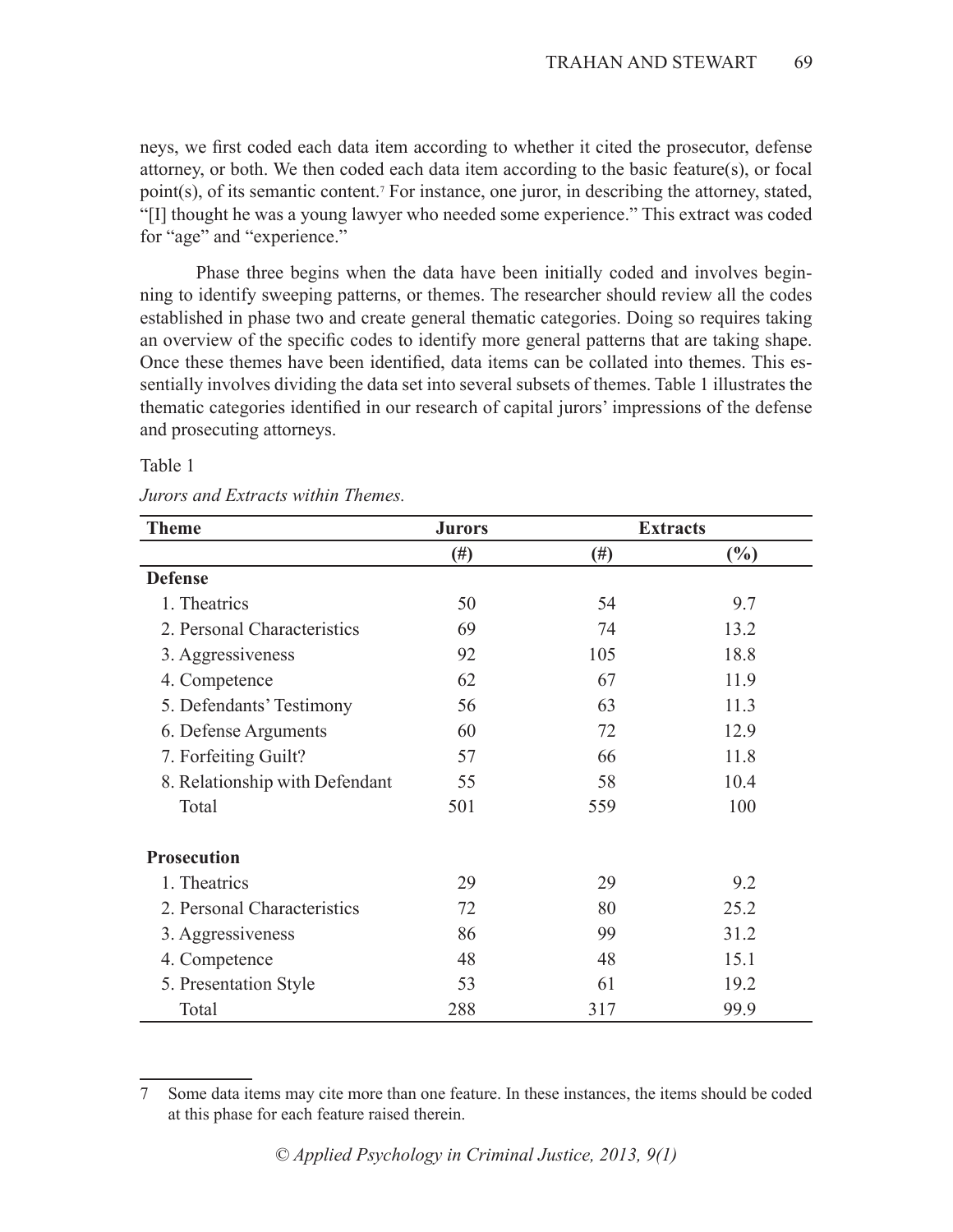Phase four involves examining the accuracy and the reliability of the themes identified in phase three. Patton (1990) specified two criteria for establishing that apparent patterns are indeed themes – internal homogeneity and external heterogeneity. The former refers to the fact that the data collated within each theme should adhere together in a meaningful way. External heterogeneity requires there to be clear and identifiable differences across individual themes. Braun and Clarke (2006) offer specific guidelines on how to confirm that the candidate themes are internally consistent and externally distinct. First, the data included in each theme should be read and re-read until it is clear that they form a coherent pattern. If the data in any given theme lack consistency, it is necessary to determine whether the theme itself is producing the problem or some of the resident data items simply do not belong here. In other words, is the theme not conceptually sound or have some data been misclassified? Depending upon the source of the inconsistency, the theme may need to be reworked, discarded, or the data items reclassified. A similar process is involved in examining the external heterogeneity of the themes. The entire data set should be re-read several times to consider the validity of each theme in relation to the data as a whole. The themes are considered heterogeneous if, without intersecting, they precisely reflect the content of the data without missing any important concepts. Researchers also have the option of conducting an additional measure of reliability. Although some qualitative techniques do not lend particularly well to traditional reliability measures, it is relatively easy to use inter-rater reliability in thematic analysis (Wimmer & Dominick, 2003; Elliot & Woodward, 2007).

Phase five begins once a set of reliable themes have been established. This phase involves analyzing the data within each theme in order to create a definition that captures its fundamental meaning. This task is similar to labeling factors in statistical analysis. The first step here is to read through the data items collated in each theme now that their validity and consistency has been confirmed. These should be "active" readings, similar to phase one, in order to determine exactly what feature of the data set each theme captures. If the analysis has been done correctly, researchers should be able to describe the content of each theme and its implications in no more than a couple of sentences (Braun & Clarke, 2006). The definitions of the themes identified in our research are shown in Table 2.

Phase six begins once the analysis is complete. Here the results need to be organized and reported. The report should convey the results in a way that is clear and concise, and should convince the reader of the value of the study and its contribution to the extant literature. In order to achieve these objectives, it is important to include data items, or quotes, in the text of the report to illustrate the contentions being offered. Including quotes also provides evidence of the themes, i.e., that the concepts they capture are prevalent throughout the data set. The most vivid and least complex data items within each theme should be included in the report. Lastly, the report should not simply summarize and describe the data. It is important to make an argument as to how the results answer the research question (Braun & Clarke, 2006).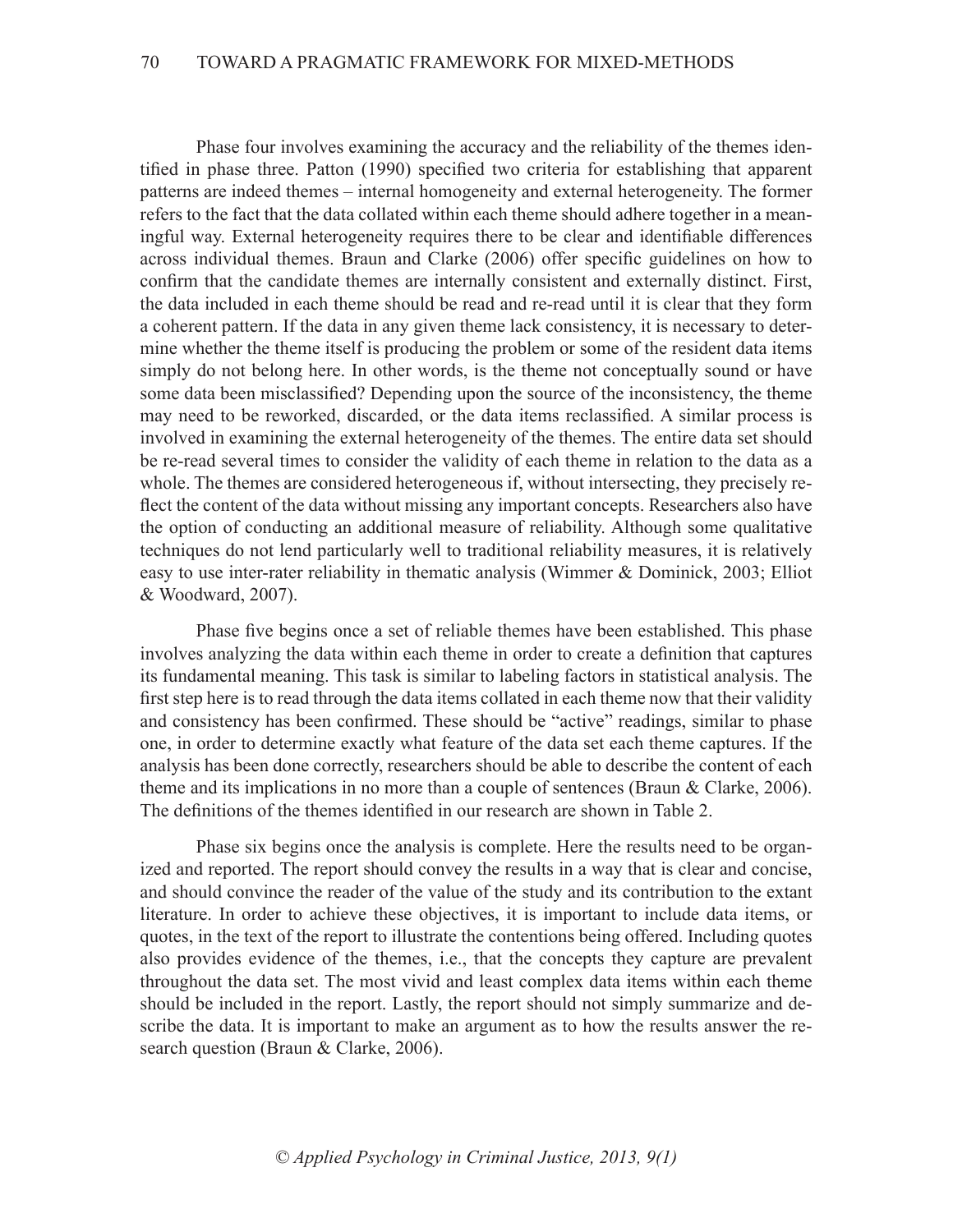| Theme <sup>8</sup>             | <b>Definition</b>                                                                                                                      |
|--------------------------------|----------------------------------------------------------------------------------------------------------------------------------------|
| 1. Theatrics                   | Exhibitions of and appeals to emotion and<br>dramatization of evidence and other case-related<br>factors.                              |
| 2. Personal Characteristics    | Individual attributes of the attorneys, primarily<br>physical characteristics and conceit.                                             |
| 3. Aggressiveness              | The forcefulness and hostility with which the<br>attorneys promoted their cases.                                                       |
| 4. Competence                  | Attorneys' aptitude as a function of intelligence<br>and experience.                                                                   |
| 5. Defendants' Testimony       | Whether the defendant testified during trial and<br>how it reflected upon the attorney.                                                |
| 6. Defense Arguments           | Arguments presented by defense attorneys during<br>trial.                                                                              |
| 7. Forfeiting Guilt?           | Whether the defense attorneys essentially forfeited<br>the guilt-stage of the trial in order to focus on<br>avoiding a death sentence. |
| 8. Relationship with Defendant | How the attorneys treated their clients in court.                                                                                      |
| 9. Presentation Style          | The manner with which the prosecuting attorney<br>presented evidence.                                                                  |

Table 2 *Names and Definitions of Themes*

# **Conclusion**

The purpose of mixed-methods research is not to replace qualitative or quantitative methodologies but to offer a third choice to scholars and graduate students soon to enter academe. One of the greatest obstacles that criminologist will face in conducting mixedmethods research is that many of us are unfamiliar or uncomfortable with qualitative methods. Thus, selecting and implementing an appropriate qualitative methodology will present

<sup>8</sup> Themes one through four emerged from the jurors' talk of both the defense and prosecuting attorneys. Themes five through eight refer only to the defense attorneys. Theme nine refers only to the prosecutors. Themes 10 and 11 emerged from the extracts that directly compared the two attorneys.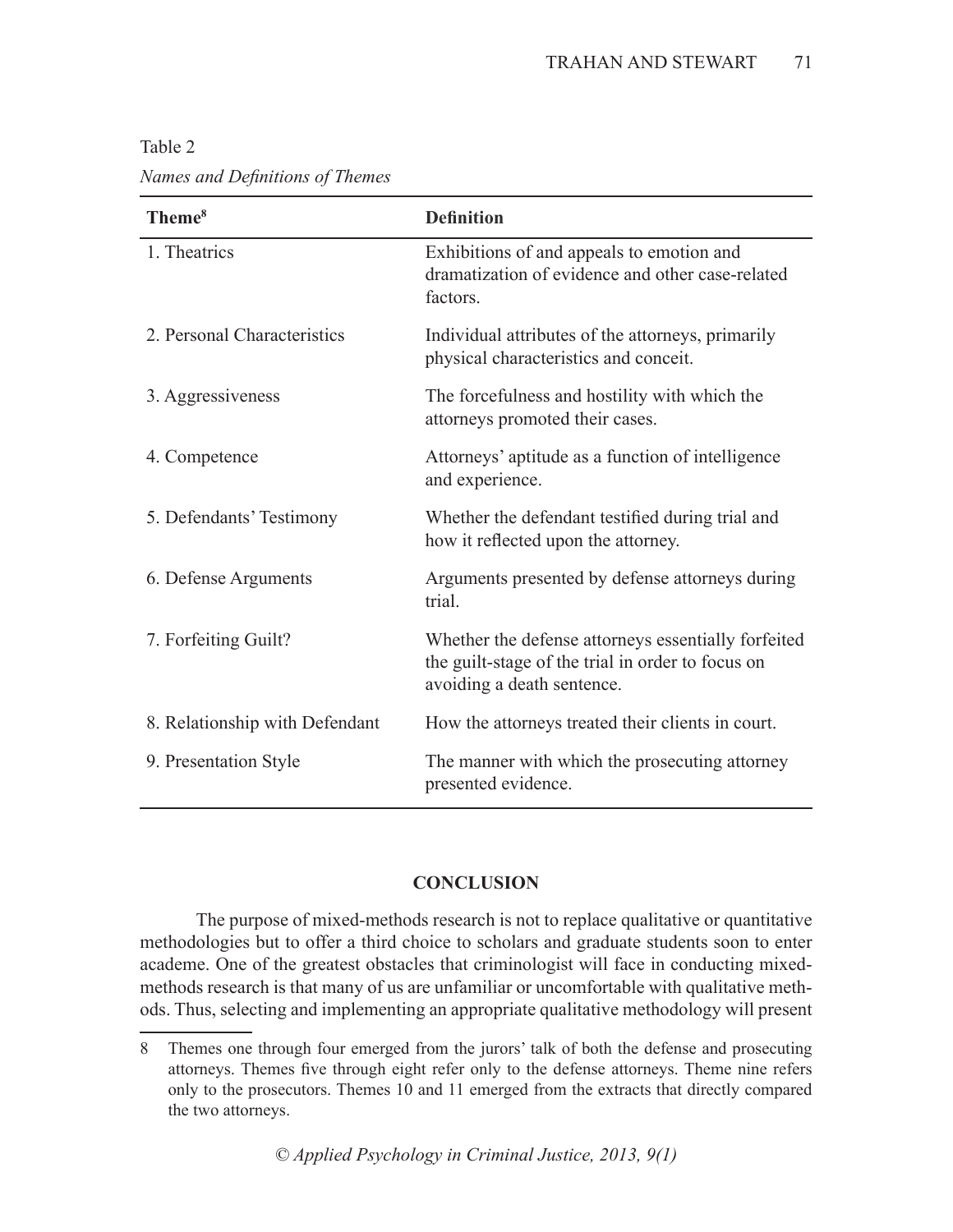a challenge for most. It has been argued here that thematic analysis is a viable solution to this problem. Thematic analysis is a widely used yet uncomplicated technique. To conduct it properly does not require extensive training or experience. The greatest benefit of thematic analysis in the context of mixed-methods research is its flexibility. Thematic analysis can take a variety of forms depending upon the decisions researchers make in how to approach the data. This flexibility allows for researchers to shape their analysis to fit any of the mixed-methods designs and to complement virtually any quantitative technique and theoretical model.

The findings of our research illustrate the advantages of mixed-methods research generally and the use of thematic analysis as its qualitative constituent in particular. Consider, for example, the results of a recent focused analysis of the jurors' impressions of the defense and prosecuting attorneys' hostility (Stewart & Trahan, 2012). The results of the regression analysis showed that, controlling for the effects of sex, age, race, and education, hostility was counterproductive for both attorneys. That is, jurors who rated prosecutors high on hostility were less likely to sentence defendants to death. Conversely, jurors who rated defense attorneys high on hostility were less likely to administer life sentences. These findings are, however, admittedly vague. What does "hostility" mean to jurors? What types of arguments and/or courtroom behavior lead jurors to form the impression that the attorneys are hostile? The results of the thematic analysis that pertained to "aggressiveness" provided some answers to these questions. The narratives that comprise this theme indicate that jurors form positive impressions of forceful attorneys. The data show that jurors expect both prosecuting and defense to be assertive in promoting their cases. However, the jurors' impressions crossed over into "hostility" when the attorneys engaged in personal attacks on opposing counsel and their witnesses. Essentially, then, the jurors expected the attorneys to aggressively assail the testimony of opposing witnesses and the cases of opposing attorneys, but not the witnesses and attorneys themselves. The findings of the regression analysis and thematic analysis in combination provide the following: personal attacks by the attorneys create negative impressions among the jurors who are then more likely to reject those attorneys' sentencing recommendations. The results in combination provide a much richer and comprehensive understanding of jurors' perceptions of attorneys and their function. Without the qualitative component, we would have been unable to identify what hostility means to jurors and what generates these impressions. Conversely, the quantitative component was essential to understanding what, if any, effects such impressions have on sentencing outcomes.

#### **References**

- Agnew, R.S. (1992). Foundation for a general strain theory of crime and delinquency. *Criminology, 30*, 47- 87.
- Barak, G. (2009). *Criminology: An integrated approach*. Lanham, MD: Rowman & Littlefield.
- Boyatzis, R.E. (1998). *Transforming qualitative information: Thematic analysis and code development*. San Francisco, CA: Sage Publications.
- Braun, V., & Clarke, V. (2006). Using thematic analysis in psychology. *Qualitative Research in Psychology, 3*(2), 77-101.

*© Applied Psychology in Criminal Justice, 2013, 9(1)*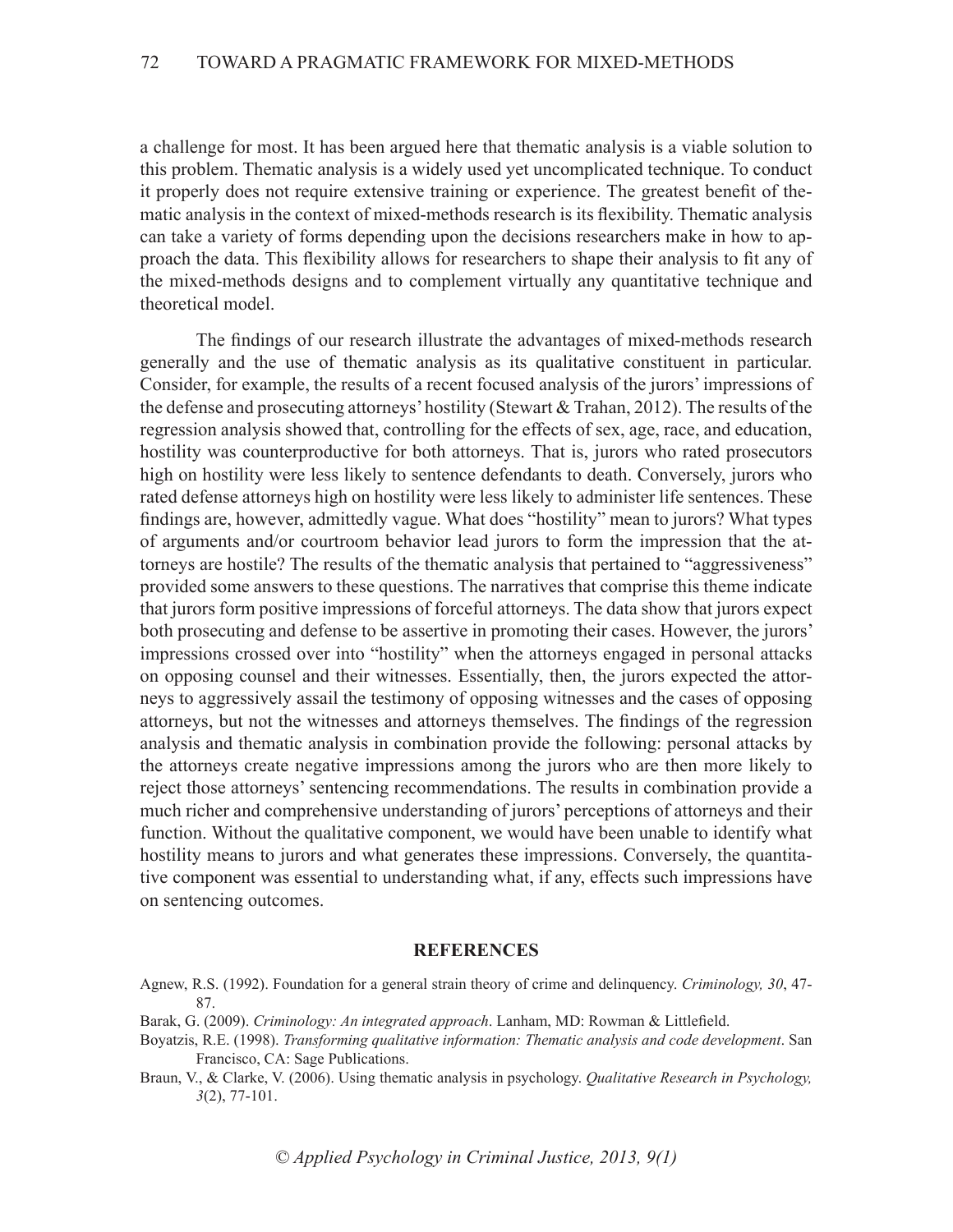- Braun, V., Gavey, N., & McPhillips, K. (2003). The 'fair deal?' Unpacking accounts of reciprocity in heterosex. *Sexualities, 6*(2), 237-261.
- Brewer, J., & Hunter, A. (1989). *Multimethod research: A synthesis of styles*. Newbury Park, UK: Sage Publications.
- Caracelli, V.J., & Greene, J.C. (1993). Data analysis strategies for mixed-method evaluation designs. *Educational Evaluation and Policy Analysis, 15,* 195-207.
- Elliot, A.C., & Woodward, W.A. (2007). *Statistical analysis: Quick reference handbook with SPSS examples*. Thousand Oaks, CA: Sage Publications.
- Fielding, N.G., & Fielding, J.L. (1986). *Linking data*. Beverly Hills, CA: Sage Publications.
- Greene, J.C., & Caracelli, V.J. (Eds.). (1997). *Advances in mixed-method evaluation: The challenges and benefits of integrating diverse paradigms*. San Francisco: Jossey-Bass Publishers.
- Greene, J.C., & Caracelli, V.J. (1997). Defining and describing the paradigm issue in mixed-method evaluation. *New Directions for Evaluation, 74,* 5-17.
- Greene, J.C., & Caracelli, V.J. (2003). Making paradigmatic sense of mixed methods practice. In A. Tashakkori & C. Teddlie (Eds.), *Handbook of mixed methods in social and behavioral research* (pp. 91-110). Thousand Oaks, CA: Sage Publications.
- Greene, J.C., Caracelli, V.J., & Graham, W.F. (1989). Toward a conceptual framework for mixed-method evaluation designs. *Educational Evaluation and Policy Analysis, 11*(3), 255-274.
- Hanson, W.E., Creswell, J.W., Plano-Clark, V.L., Petska, K.S., & Creswell, J.D. (2005). Mixed methods research designs in counseling psychology. *Journal of Counseling Psychology, 52*(2), 224-235.
- Hayes, N. (1997). Theory-led thematic analysis: Social identification in small companies. In N. Hayes (Ed.), *Doing qualitative analysis in psychology* (pp. 93-114). Hove, UK: Psychology Press.
- Johnson, R.B., & Onwuegbuzie, A.J. (2004). Mixed methods research: A research paradigm whose time has come. *Educational Researcher, 33*(7), 14-26.
- Johnson, R.B., & Turner, L.A. (2003). Data collection strategies in mixed methods research. In A. Tashakkori & C. Teddlie (Eds.), *Handbook of mixed methods in social and behavioral research* (pp. 279-319). Thousand Oaks, CA: Sage Publications.
- Kelle, U. (2006). Combining qualitative and quantitative methods in research practices: Purposes and advantages. *Qualitative Research in Psychology, 3*(4), 293-311.
- Lanier, M.M., & Henry, S. (2010). *Essential criminology* (3<sup>rd</sup> ed.). Boulder, CO: Westview Press.
- Meehan, T., Vermeer, C., & Windsor, C. (2000). Patients' perceptions of seclusion: A qualitative investigation. *Journal of Advanced Nursing, 31*(2), 370-377.
- Patton, M.Q. (1990). *Qualitative evaluation and research methods* (2<sup>nd</sup> ed.). Newbury Park, CA: Sage Publications.
- Stewart, D. M., & Trahan, A. (2012, March). Examining capital jurors' impressions of attorneys' personal characteristics and their impact on sentencing outcomes. Paper presented at the annual meeting of the Academy of Criminal Justice Sciences, New York, NY.
- Tashakkori, A., & Teddlie, C. (2002). *Handbook of mixed methods in social & behavioral research.* Thousand Oaks, CA: Sage Publications.
- Taylor, G.W., & Usher, J.M. (2001). Making sense of S&M: A discourse analytic account. *Sexualities, 4*(3), 293-314.
- Tewksbury, R. (2009). Qualitative versus quantitative methods: Understanding why qualitative methods are superior for criminology and criminal justice. *Journal of Theoretical and Philosophical Criminology, 1*(1), 38-58.
- Trahan, A. (2011a). Identifying factors that shape capital jurors' impressions of attorneys. *Justice System Journal, 32*(2), 169-184.
- Trahan, A. (2011b). In their own words: Capital jurors' reactions to mitigation strategies. *International Journal of Punishment and Sentencing, 7*(1), 1-16.
- Trahan, A., & Stewart, D.M. (2011). Examining capital jurors' impressions of attorneys' personal characteristics and their impact on sentencing outcomes. *Applied Psychology in Criminal Justice, 7*(2), 93-105.
- Williams, F.P., & McShane, M.D. (2010). *Criminological theory*. Upper Saddle River, NJ: Prentice Hall.

*© Applied Psychology in Criminal Justice, 2013, 9(1)*